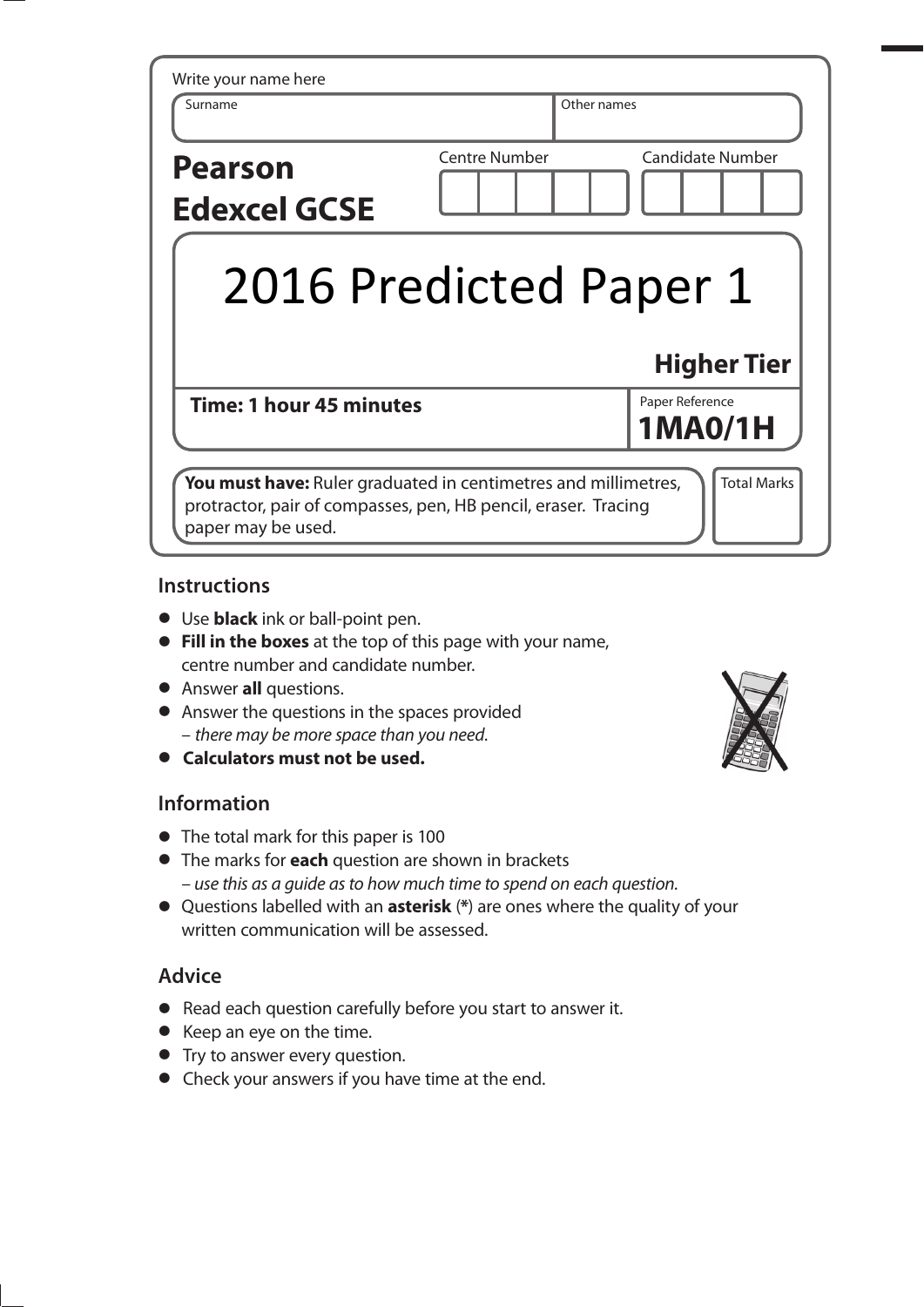

Formulae: Higher Tier

**You must not write on this formulae page. Anything you write on this formulae page will gain NO credit.**



 $\frac{1}{2} (a + b)h$ 



Volume of cone = 
$$
\frac{1}{3}\pi r^2 h
$$



where  $a \neq 0$ , are given by

$$
x = \frac{-b \pm \sqrt{(b^2 - 4ac)}}{2a}
$$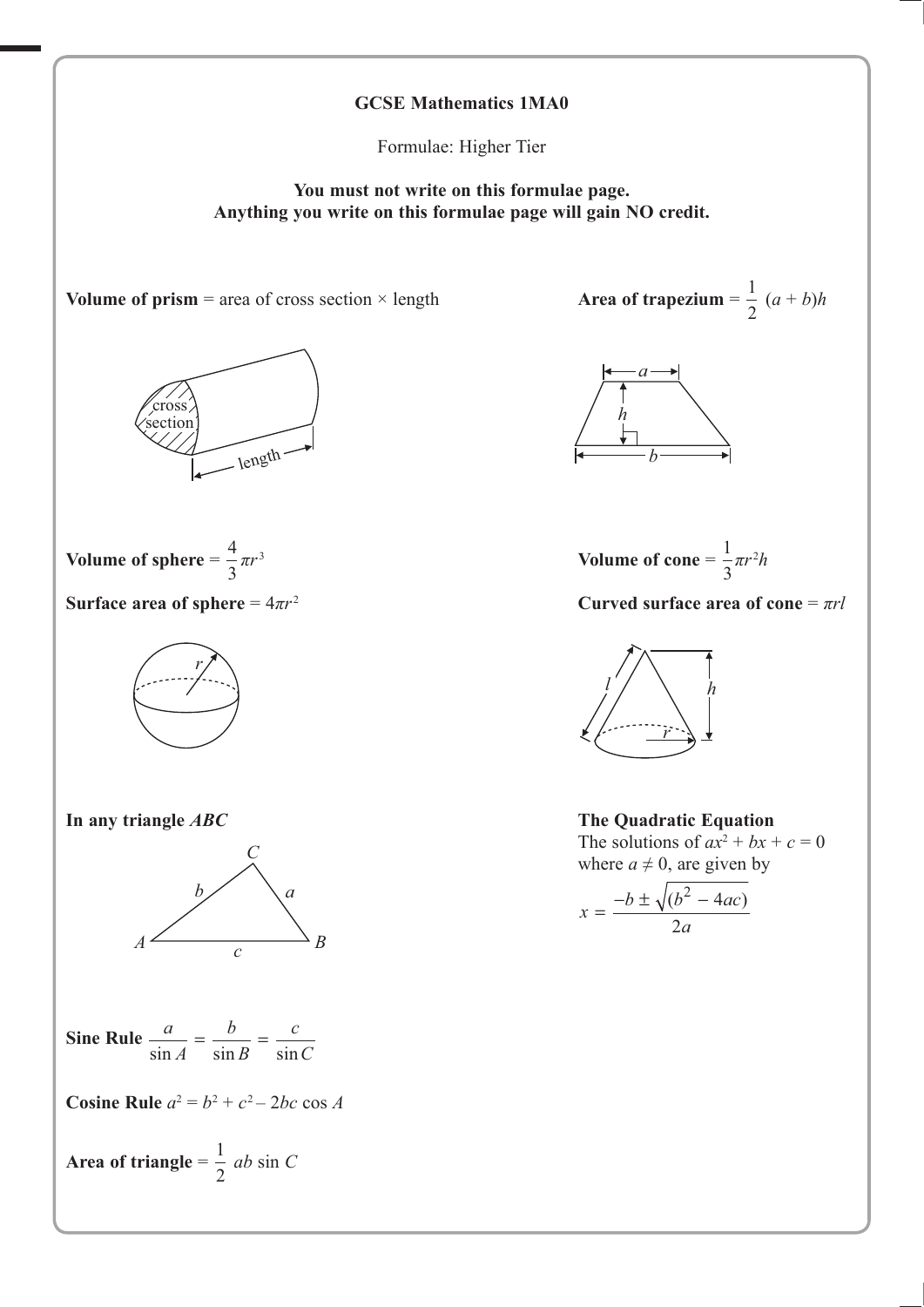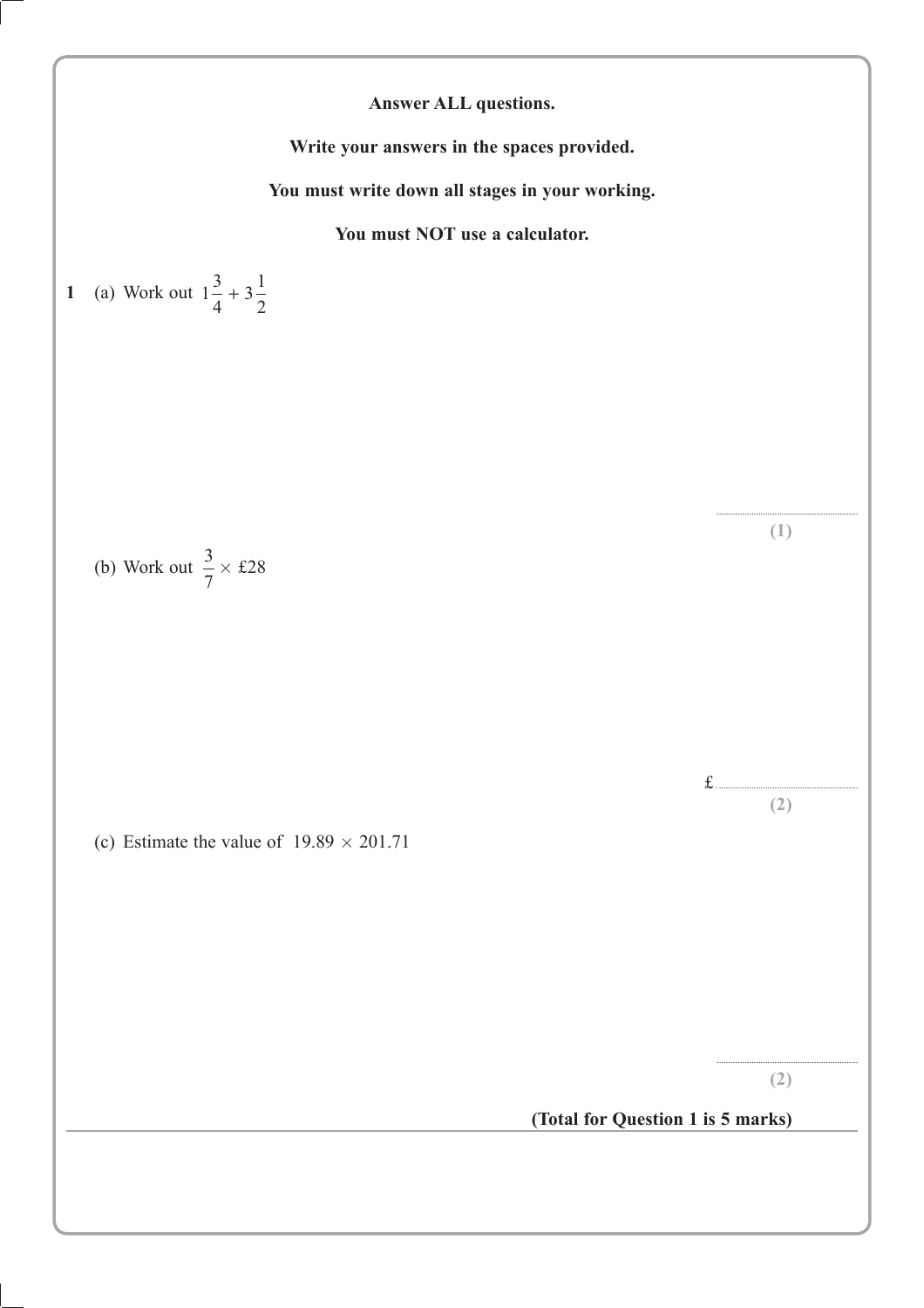| 2 |  |  |  | Milly has a biased coin. |  |
|---|--|--|--|--------------------------|--|
|---|--|--|--|--------------------------|--|

When she throws the coin once, the probability of getting heads is 0.2

(a) Write down the probability of getting tails.

Milly throws the coin 200 times.

(b) Work out an estimate for the number of times she gets heads.

............................................................ **(2)**

............................................................. **(1)**

 **(Total for Question 2 is 3 marks)**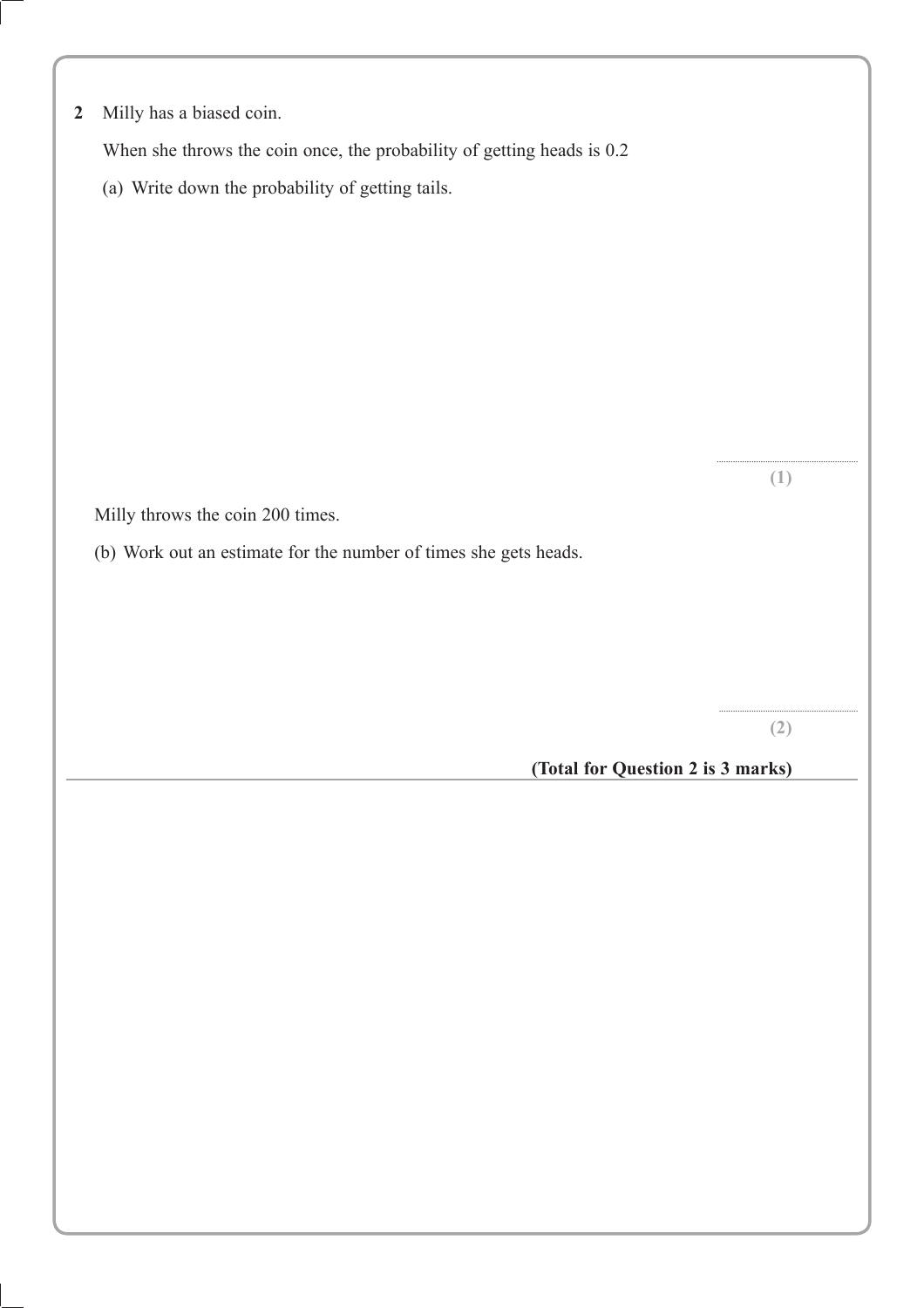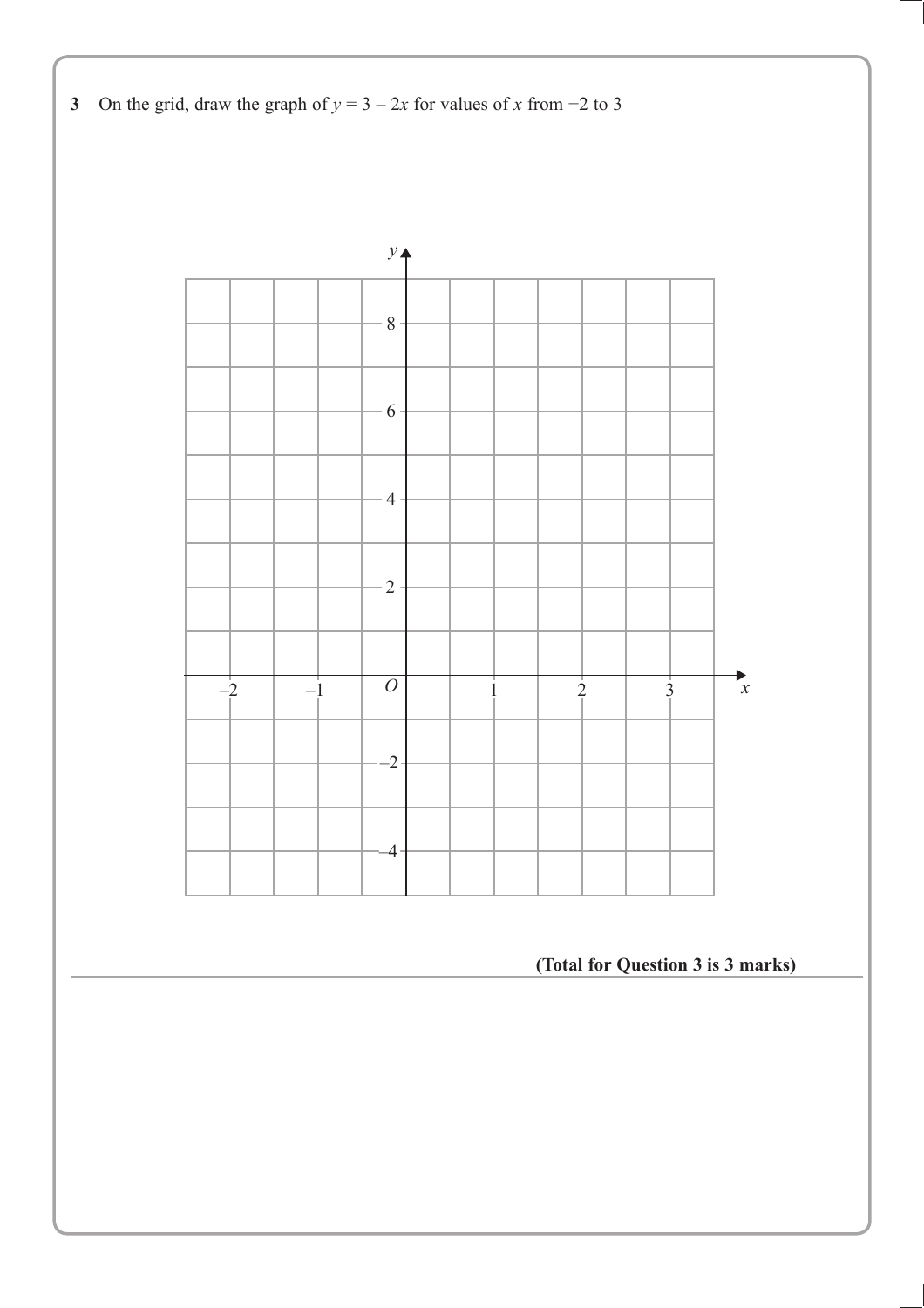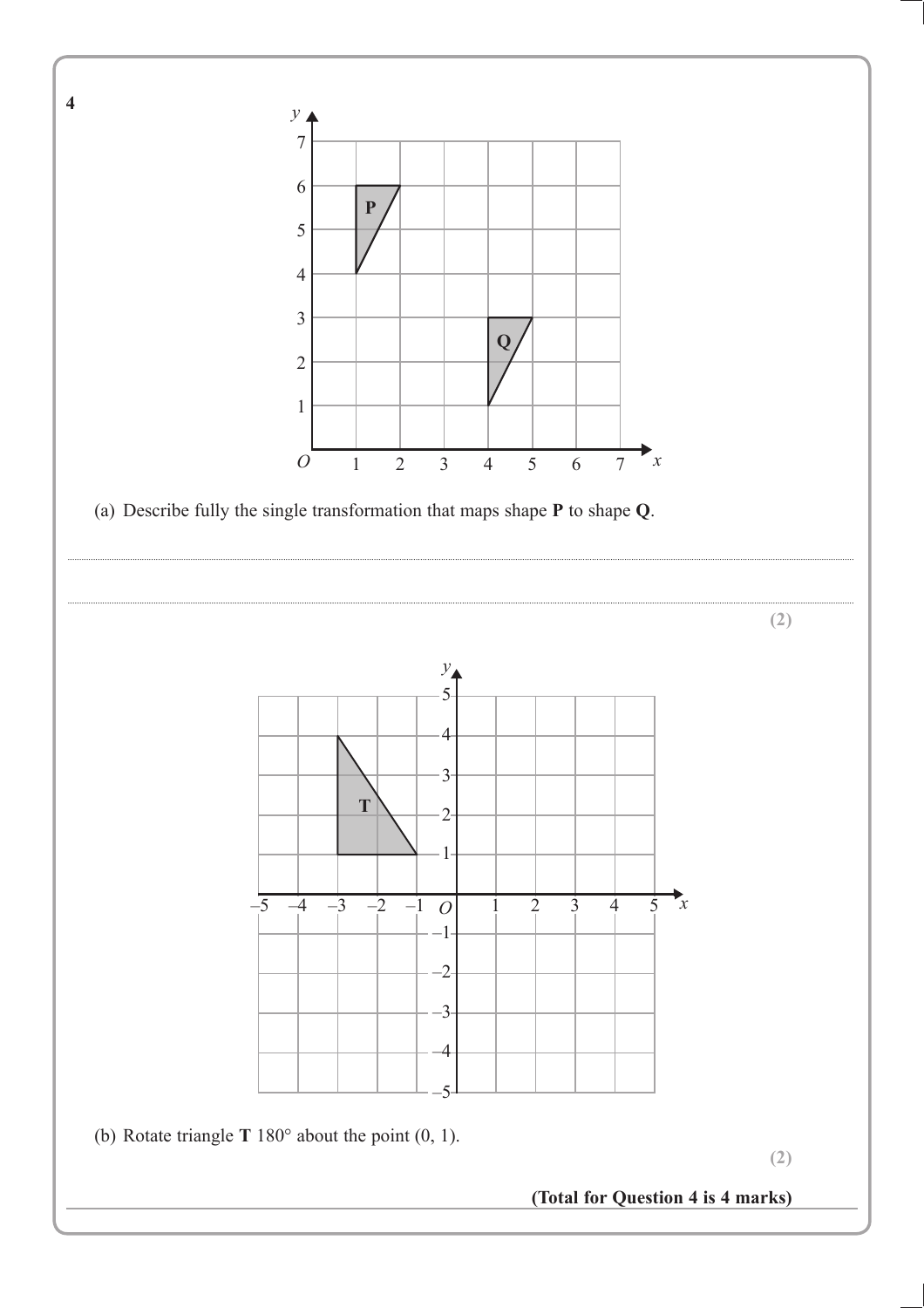**5** Kevin wants to get the ferry to Ireland.

A ferry crossing costs

 £125 on Saturdays £109 on Mondays

Kevin has a voucher for 15% off the cost of a ferry crossing on Mondays.

Kevin can go on Saturday without using the voucher or on Monday using the voucher.

What is the difference in the cost of the ferry crossing if Kevin goes on Monday rather than on Saturday?

 $f_{\ldots}$ 

**(Total for Question 5 is 3 marks)**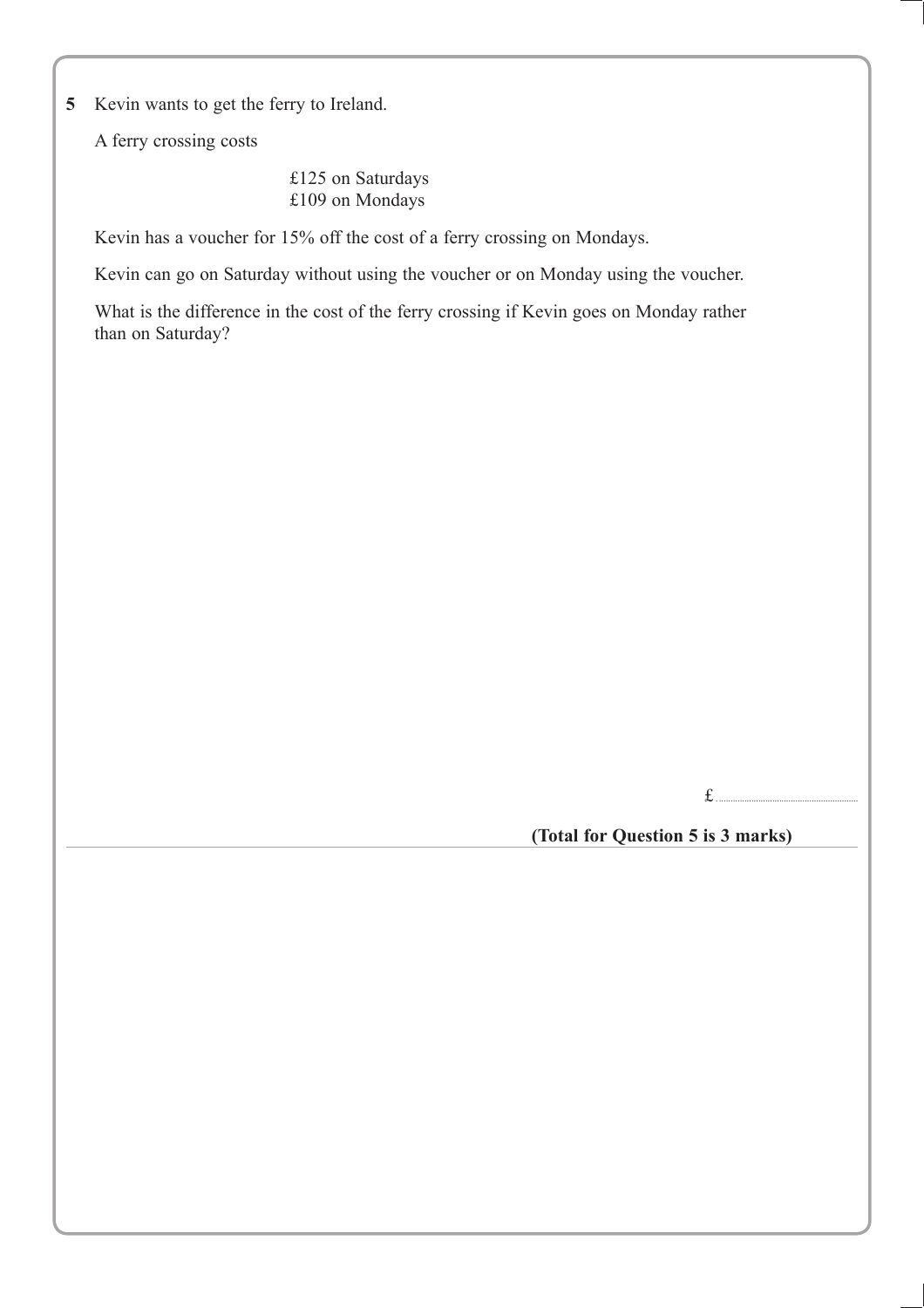| He wants to carry out a survey.<br>He is going to ask people as they leave the market.<br>This is not a good way of collecting information.<br>(a) Give a reason why. |                | Julian wants to find out whether people in his town like to buy food from the market. |     |
|-----------------------------------------------------------------------------------------------------------------------------------------------------------------------|----------------|---------------------------------------------------------------------------------------|-----|
|                                                                                                                                                                       |                |                                                                                       |     |
|                                                                                                                                                                       |                |                                                                                       |     |
|                                                                                                                                                                       |                |                                                                                       |     |
|                                                                                                                                                                       |                |                                                                                       |     |
|                                                                                                                                                                       |                |                                                                                       |     |
|                                                                                                                                                                       |                |                                                                                       |     |
|                                                                                                                                                                       |                |                                                                                       | (1) |
|                                                                                                                                                                       |                | Julian also wants to know what people think about the price of food from the market.  |     |
| He uses this question on a questionnaire.                                                                                                                             |                |                                                                                       |     |
|                                                                                                                                                                       |                |                                                                                       |     |
| Food from the market is very cheap. Do you agree?                                                                                                                     |                |                                                                                       |     |
|                                                                                                                                                                       |                |                                                                                       |     |
|                                                                                                                                                                       |                |                                                                                       |     |
|                                                                                                                                                                       |                |                                                                                       |     |
| Yes                                                                                                                                                                   | N <sub>o</sub> | Do not know                                                                           |     |
|                                                                                                                                                                       |                |                                                                                       |     |
|                                                                                                                                                                       |                |                                                                                       | (1) |
|                                                                                                                                                                       |                |                                                                                       |     |
|                                                                                                                                                                       |                |                                                                                       |     |
|                                                                                                                                                                       |                |                                                                                       |     |
|                                                                                                                                                                       |                |                                                                                       |     |
|                                                                                                                                                                       |                |                                                                                       |     |
|                                                                                                                                                                       |                |                                                                                       |     |
|                                                                                                                                                                       |                |                                                                                       |     |
|                                                                                                                                                                       |                |                                                                                       |     |
|                                                                                                                                                                       |                |                                                                                       |     |
|                                                                                                                                                                       |                |                                                                                       |     |
|                                                                                                                                                                       |                |                                                                                       |     |
|                                                                                                                                                                       |                |                                                                                       |     |
|                                                                                                                                                                       |                |                                                                                       |     |
|                                                                                                                                                                       |                |                                                                                       |     |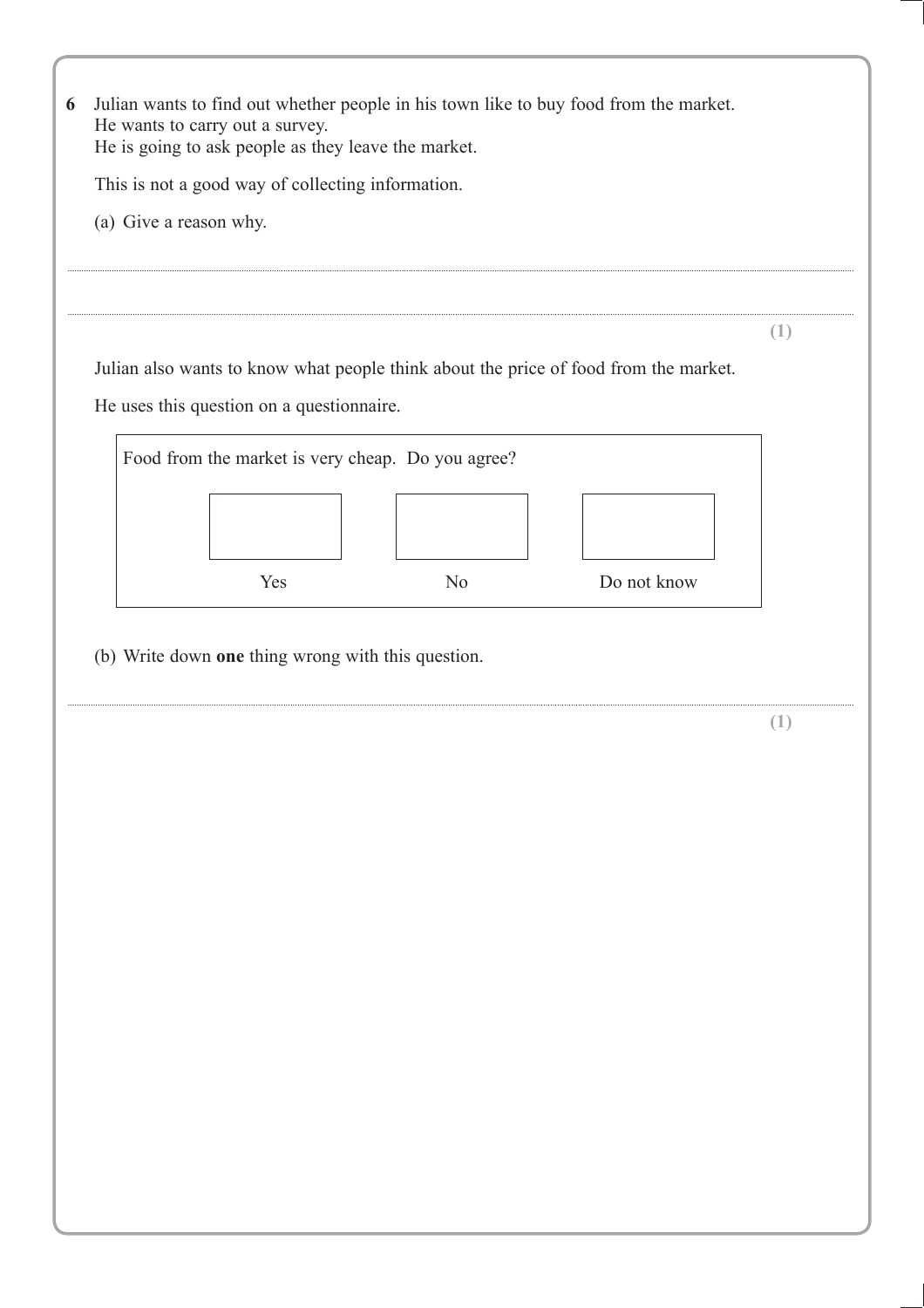Julian also wants to know how far people travel to buy food from the market.

(c) Design a suitable question for Julian to use on his questionnaire.

**(2)**

# **(Total for Question 6 is 4 marks)**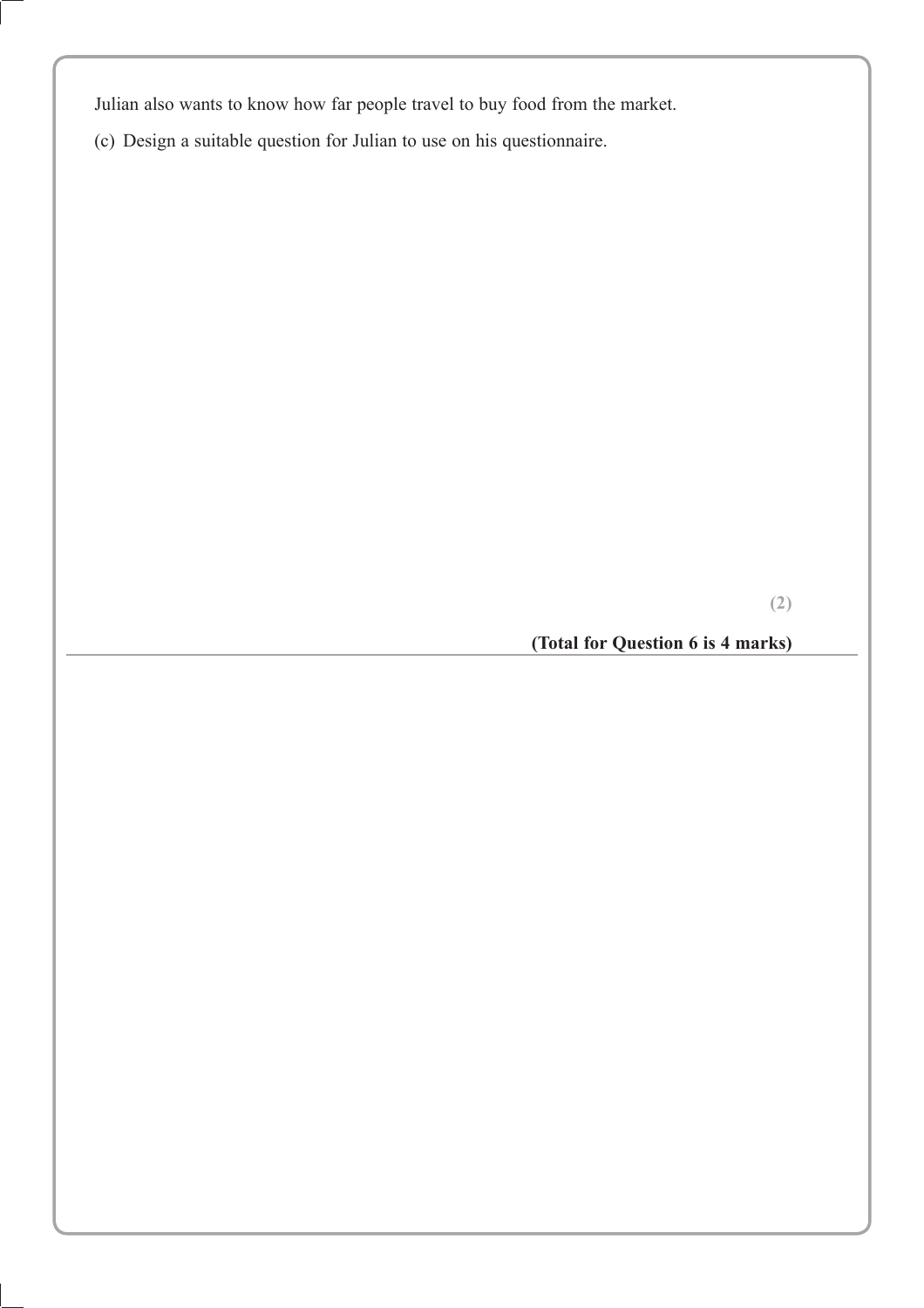**7** *A B* Use ruler and compasses to **construct** the perpendicular bisector of the line *AB*. You must show all your construction lines. **(Total for Question 7 is 2 marks)**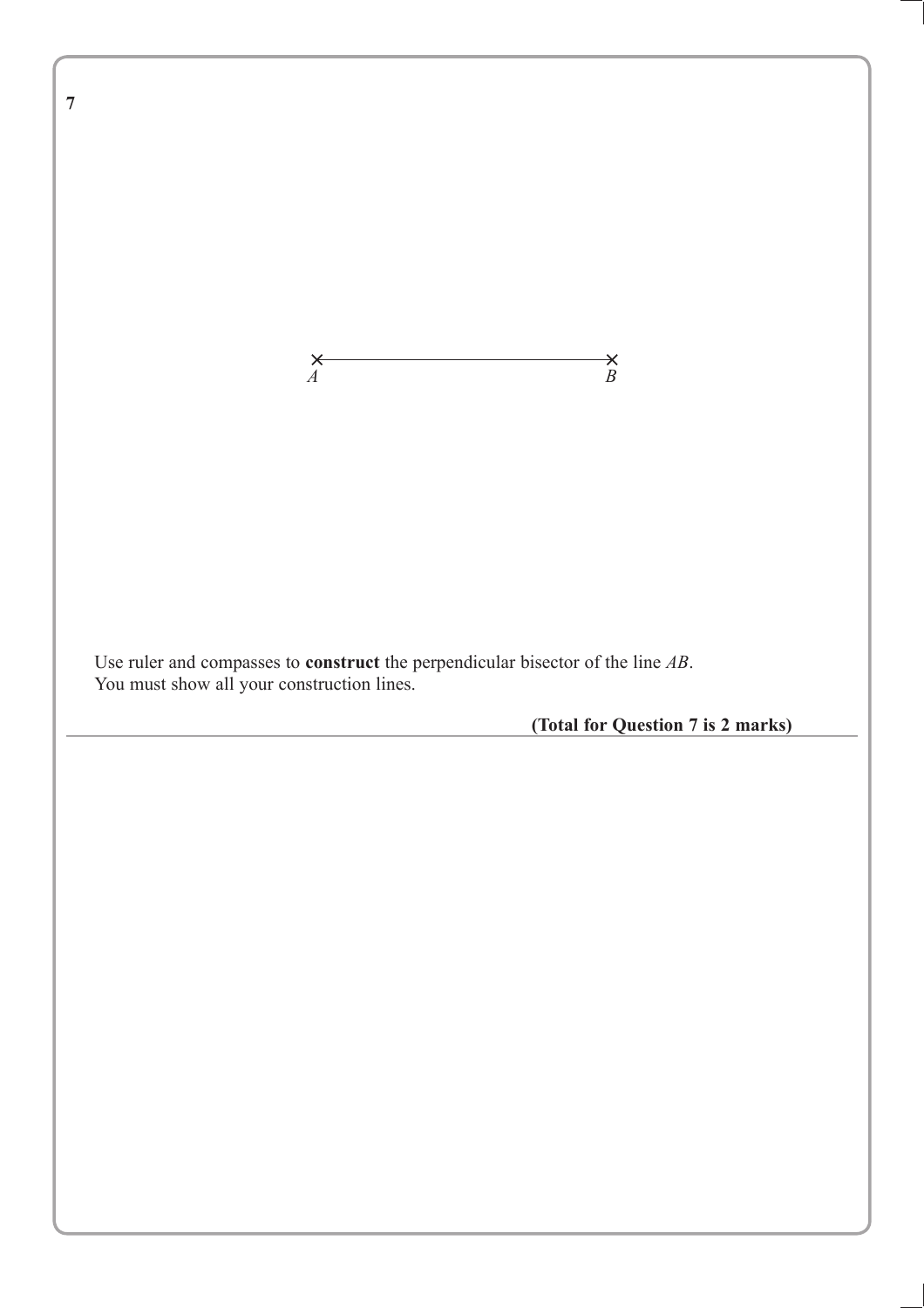| 8 |  | Andy is going to cover a wall with tiles. |  |  |  |
|---|--|-------------------------------------------|--|--|--|
|   |  |                                           |  |  |  |



The wall is in the shape of a rectangle. The wall is 3 m wide and 2.5 m high. The tiles are rectangles 20 cm wide and 25 cm high.

The tiles are sold in boxes. There are 20 tiles in each box. Each box of tiles costs £8.50

Work out the total cost of the boxes of tiles Andy needs to buy. You must show all your working.

£ . .............................................................

**(Total for Question 8 is 5 marks)**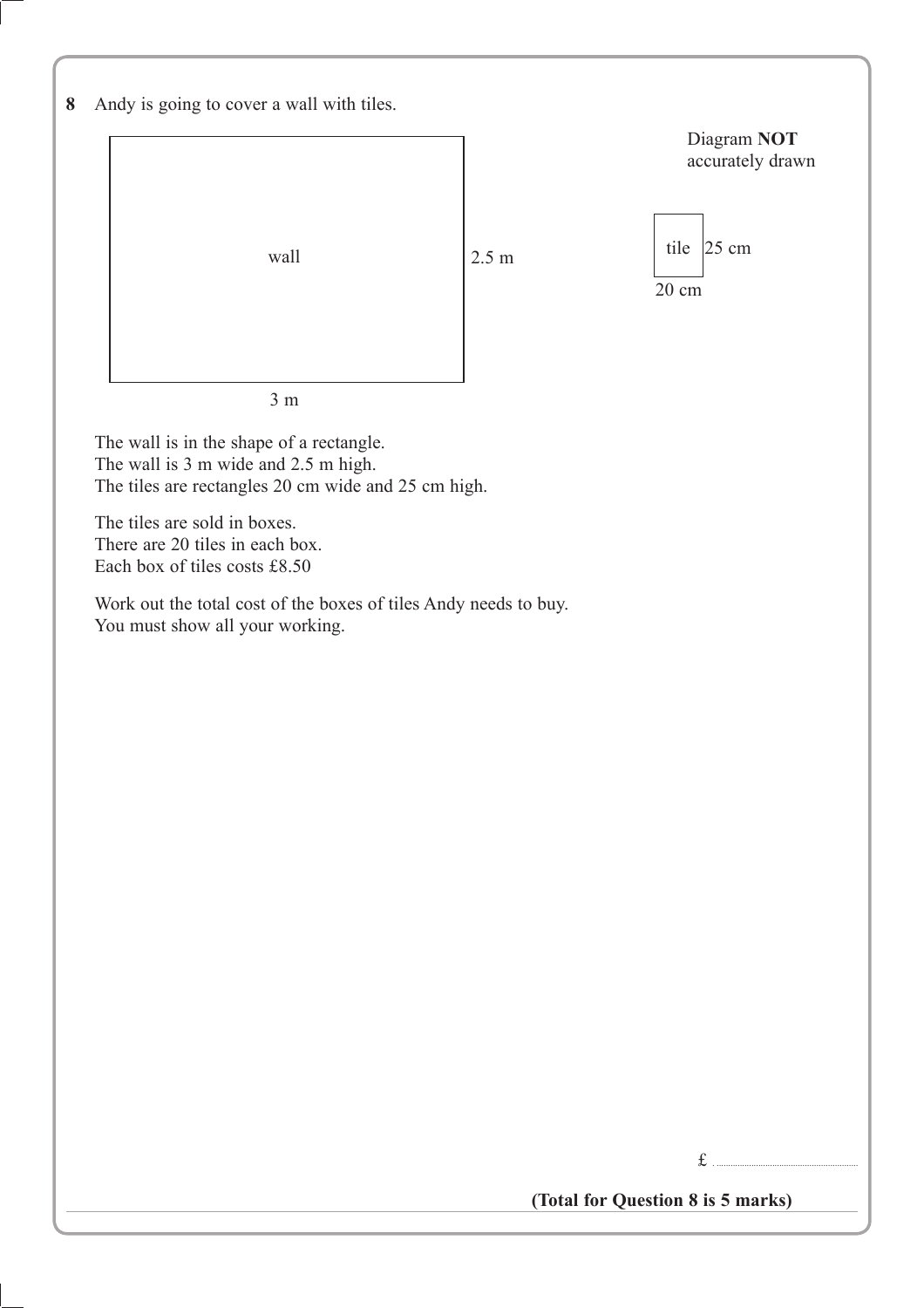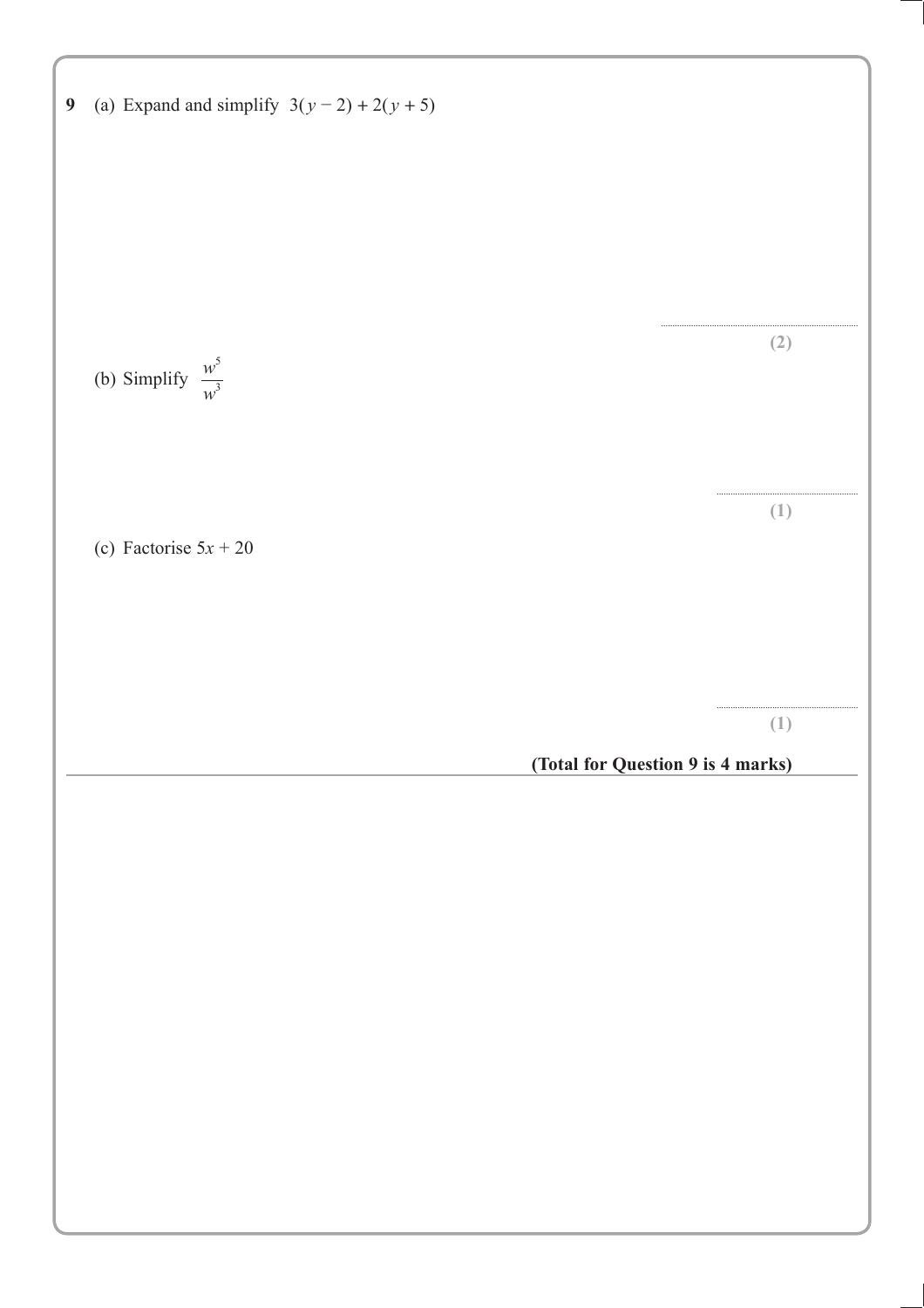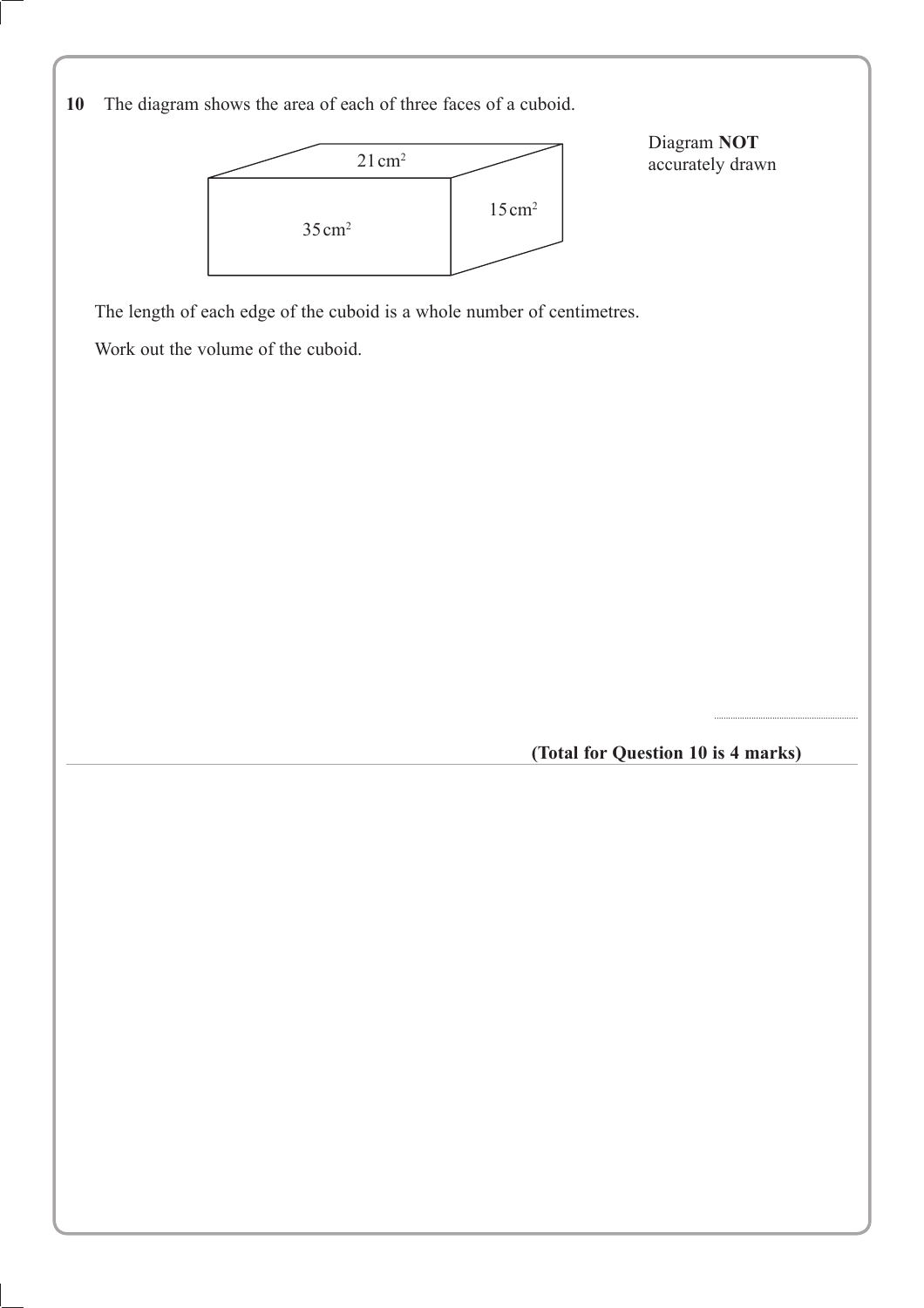**11** Tom and Amy set the alarms on their phones to sound at 6.45 am.

Both alarms sound together at 6.45 am. Tom's alarm then sounds every 9 minutes. Amy's alarm then sounds every 12 minutes.

At what time will both alarms next sound together?

**(Total for Question 11 is 3 marks)**

..............................................................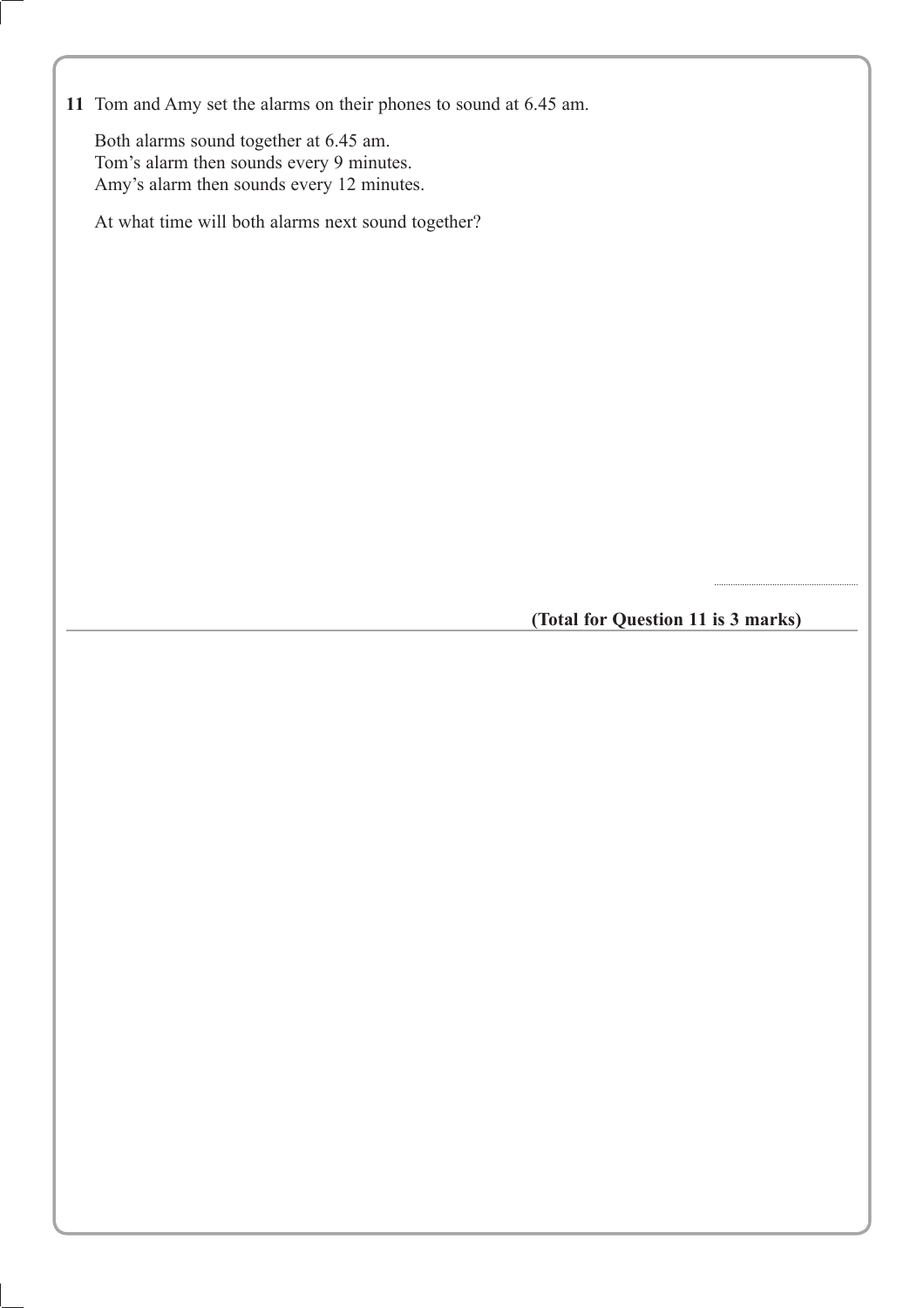

**(Total for Question 12 is 4 marks)**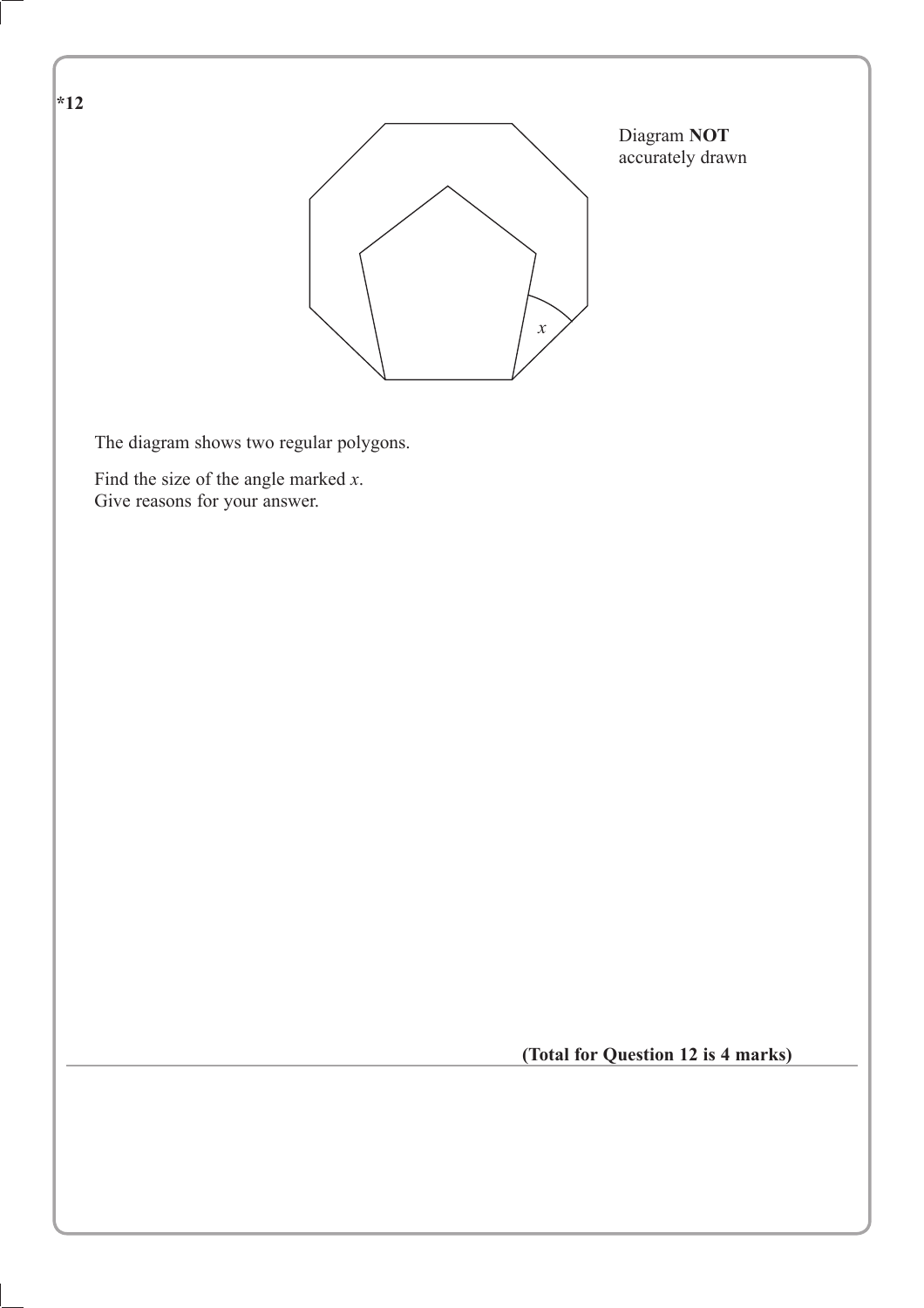|  |  |  |  |  | 13 (a) Write 0.0078 in standard form. |  |
|--|--|--|--|--|---------------------------------------|--|
|--|--|--|--|--|---------------------------------------|--|

(b) Write  $6.71 \times 10^6$  as an ordinary number.

(c) Write these numbers in order of size.

Start with the smallest number.

 $9^{\frac{1}{2}}$ 

**(2)**

.............................................................. **(1)**

.............................................................. **(1)**

**(Total for Question 13 is 4 marks)**

..............................................................................................................................

 $0.9$   $-9$   $9^0$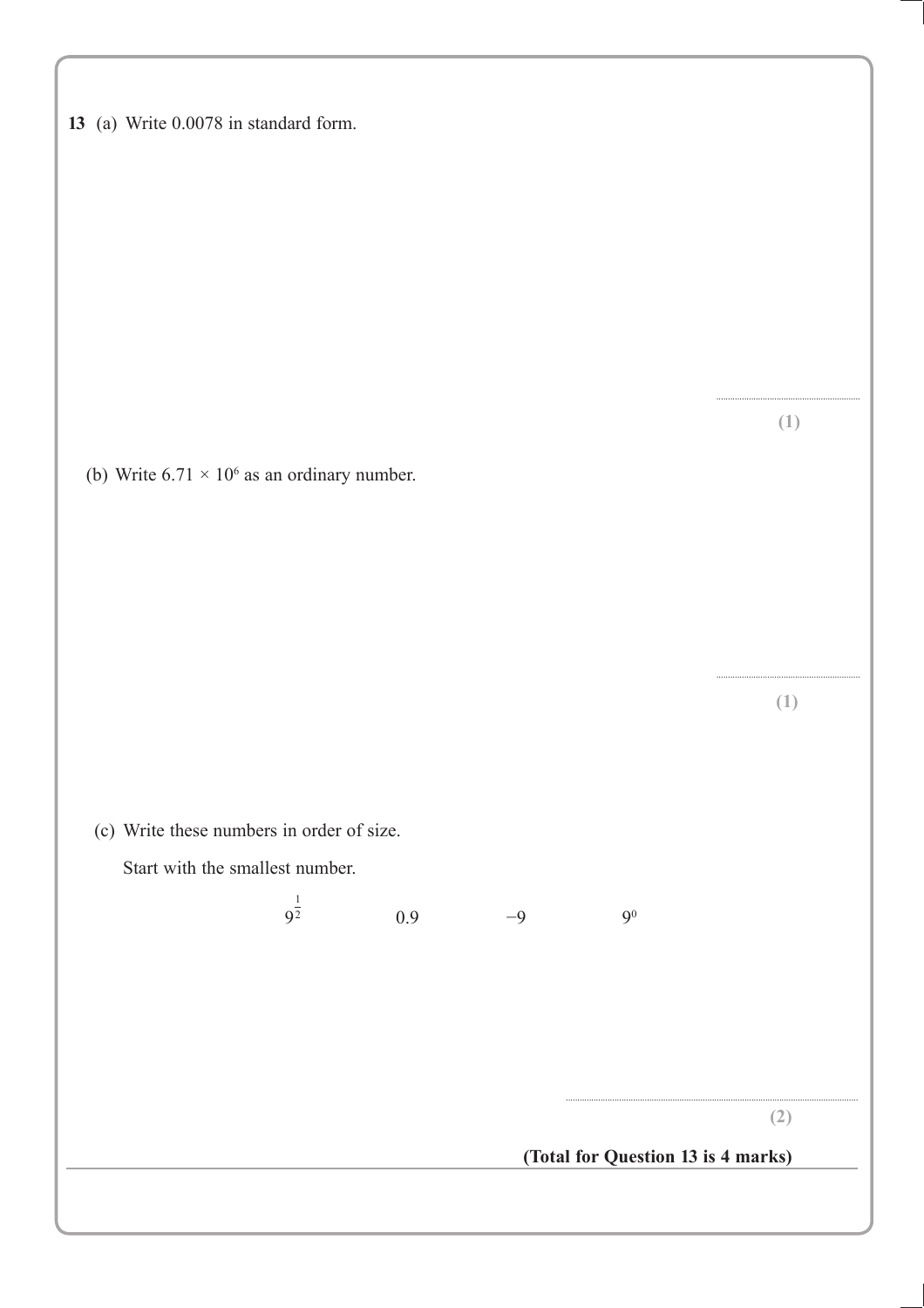

*AE* is parallel to *BC*. *BA* is parallel to *DE.*

Angle  $EDC = 64^{\circ}$ Angle  $BAE = 140^\circ$ 

Work out the size of the angle marked *x.* You must give reasons for your answer.

**(Total for Question 14 is 4 marks)**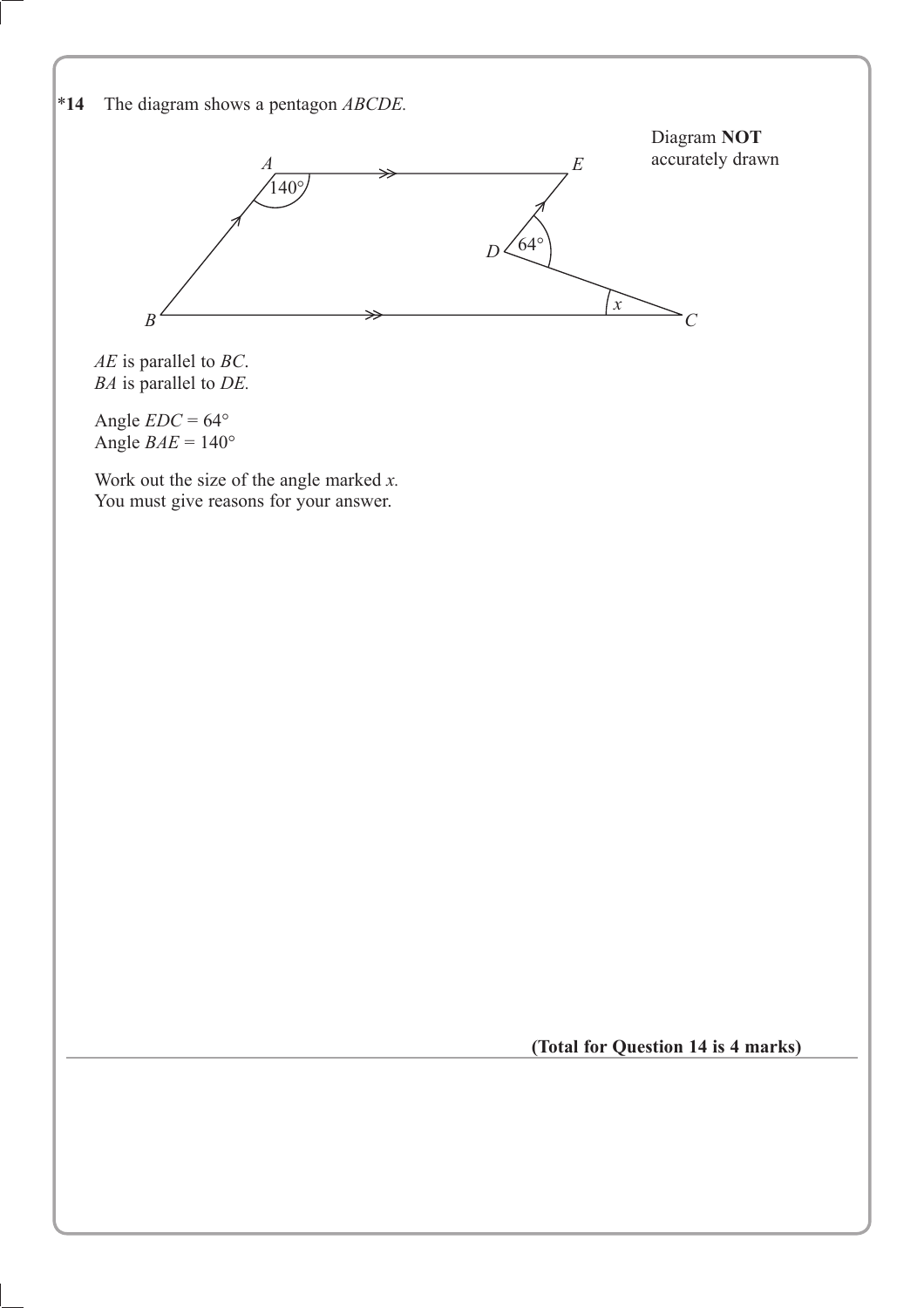**\* 15** *ABCD* and *PQRS* are two rectangles.



Rectangle *ABCD* is 15 cm by 10 cm. There is a space 5 cm wide between rectangle *ABCD* and rectangle *PQRS*.

Are rectangle *ABCD* and rectangle *PQRS* mathematically similar? You must show how you got your answer.

**(Total for Question 15 is 3 marks)**

Diagram **NOT**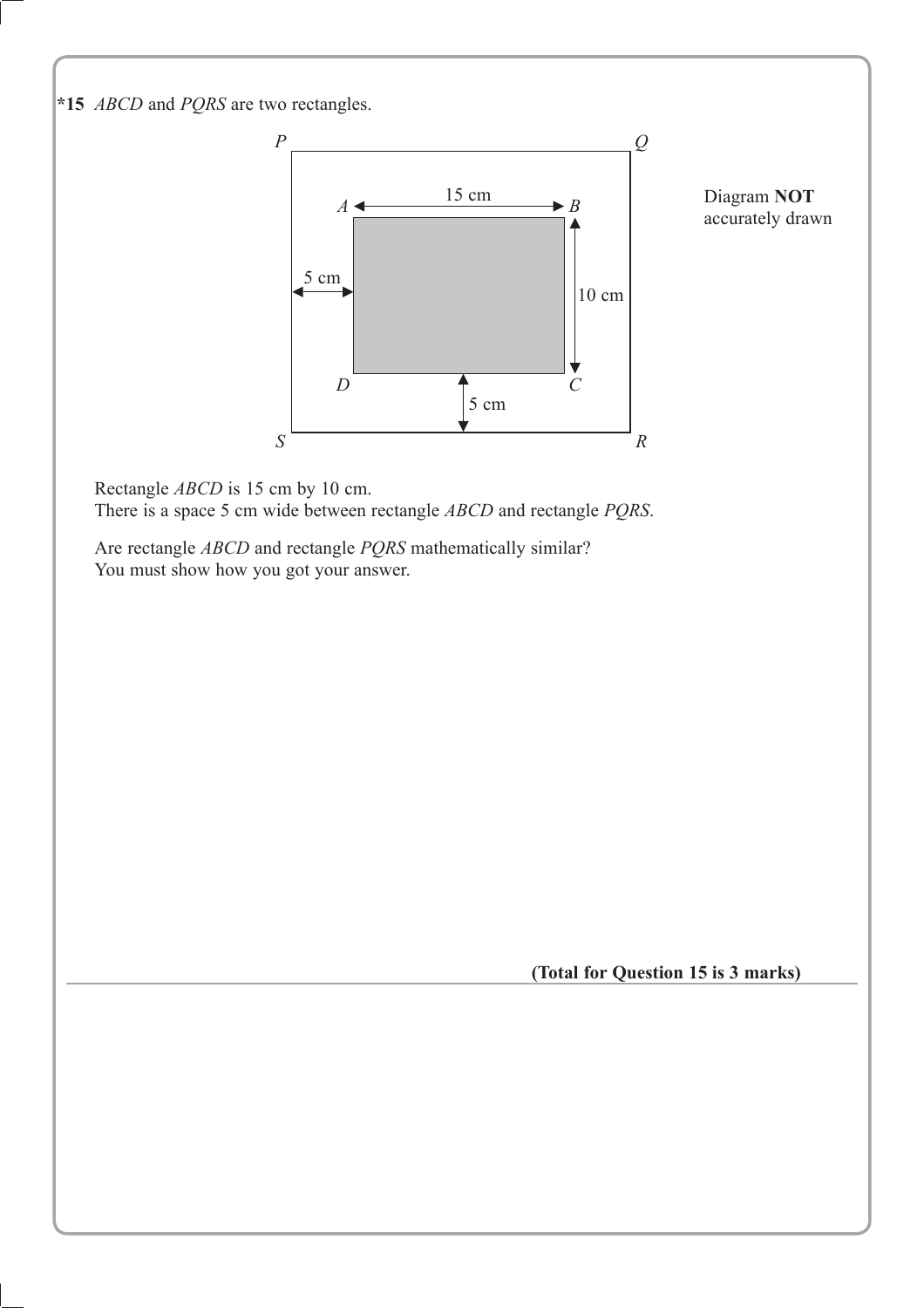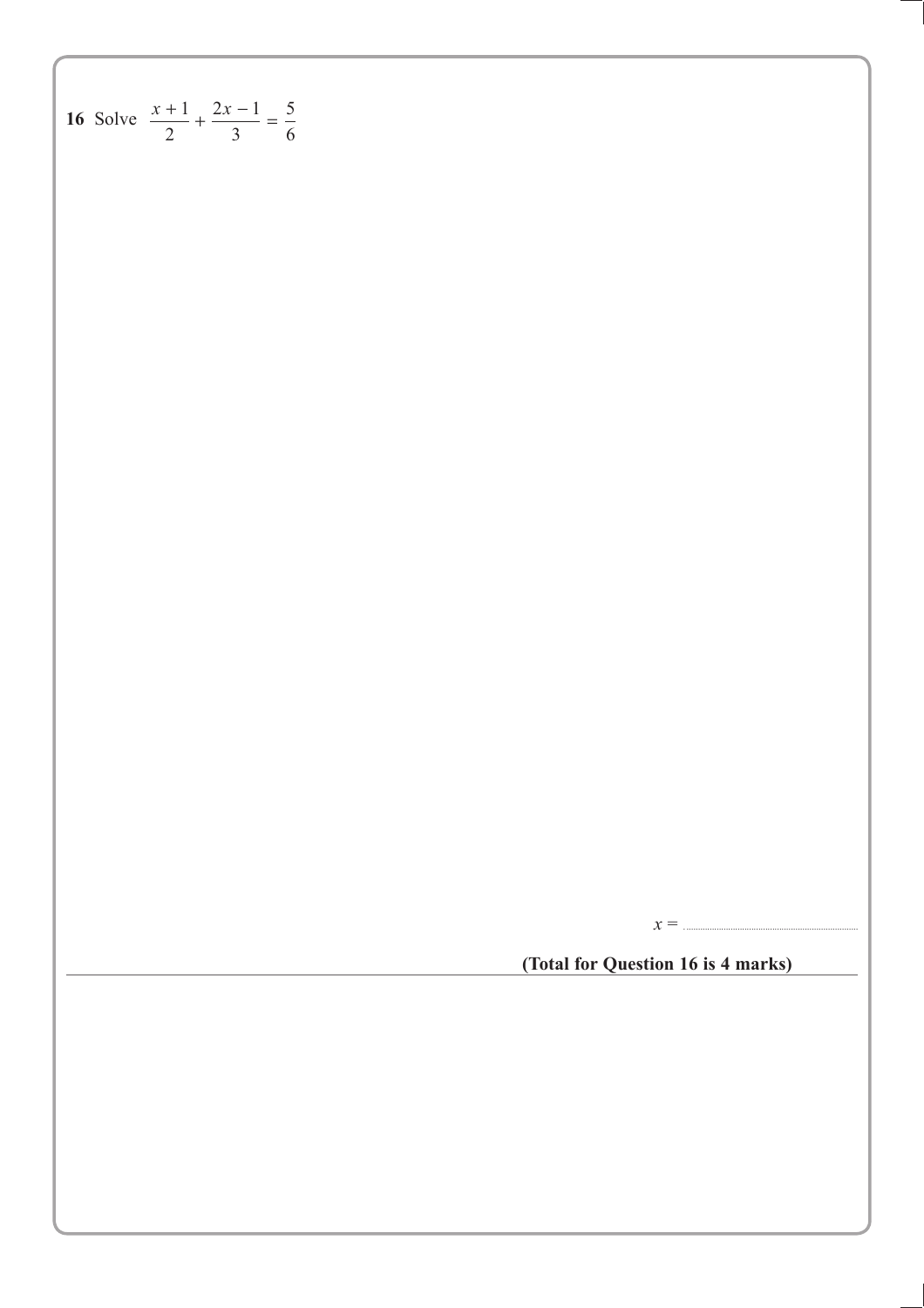**17** The table gives information about the weights of 60 parcels.

| Lowest              | $1.5$ kg |
|---------------------|----------|
| Highest             | $6.3$ kg |
| Lower quartile      | $2.7$ kg |
| Interquartile range | $1.7$ kg |
| Median              | $3.2$ kg |

Draw a box plot for this information.



 **(Total for Question 17 is 3 marks)**

**18** The table shows information about the heights of 40 plants.

| Height $(h \text{ cm})$ | <b>Frequency</b> |
|-------------------------|------------------|
| $170 < h \le 175$       | 5                |
| $175 \le h \le 180$     | 18               |
| $180 < h \le 185$       | 12               |
| $185 < h \le 190$       |                  |
| $190 < h \le 195$       |                  |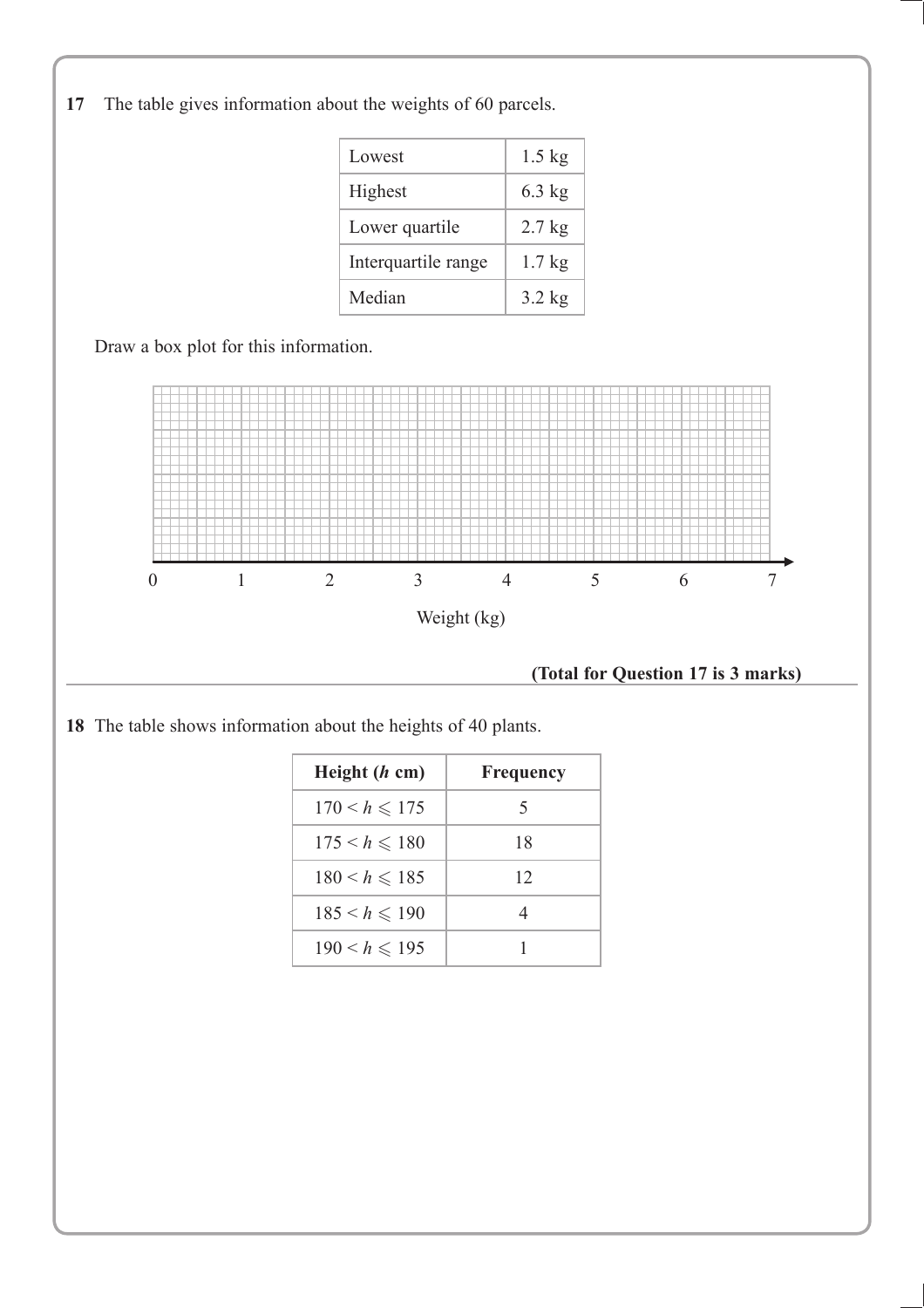(a) Complete the cumulative frequency table.

| Height $(h \text{ cm})$ | <b>Cumulative frequency</b> |
|-------------------------|-----------------------------|
| $170 < h \le 175$       |                             |
| $170 < h \le 180$       |                             |
| $170 < h \le 185$       |                             |
| $170 < h \le 190$       |                             |
| $170 < h \le 195$       |                             |

**(1)**

(b) On the grid, draw a cumulative frequency graph for your table.

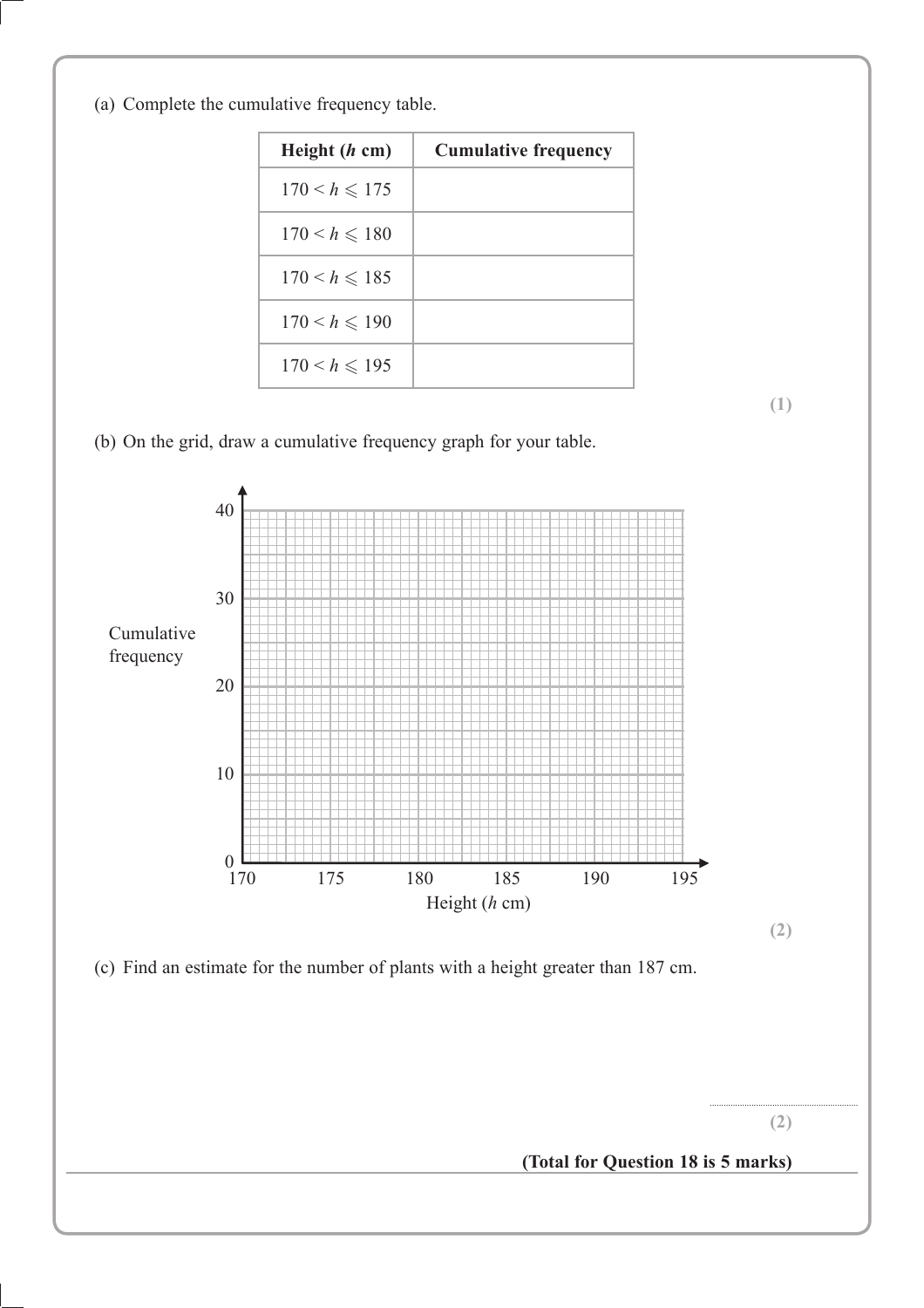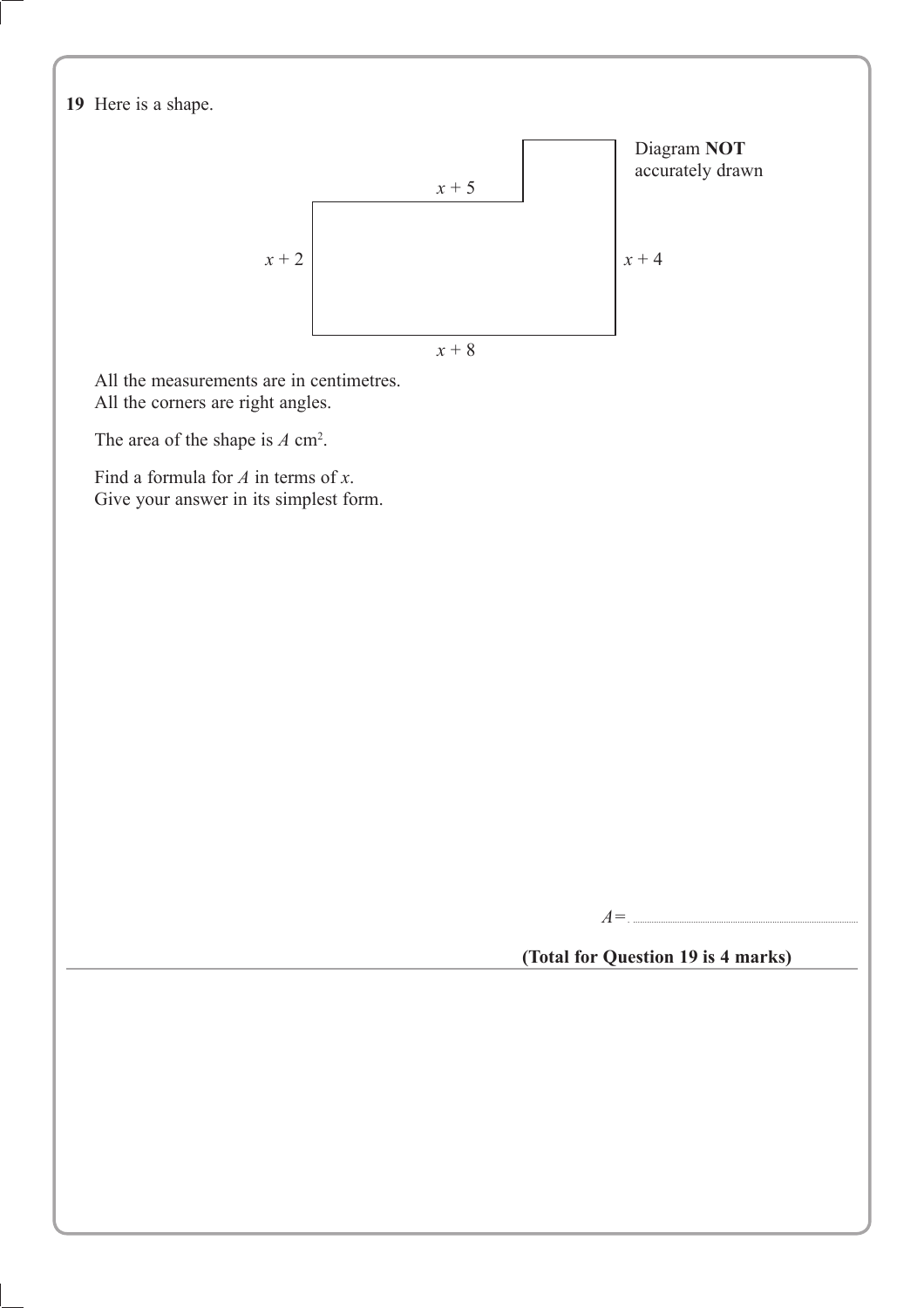**20** Solve the simultaneous equations

 $5x + y = 17$  $x + y = 3$ 

Show clear algebraic working.

*x* = ...........................................................................

*y* = ...........................................................................

**(Total for Question 20 is 3 marks)**

**21** Find an equation of the line that is parallel to the line  $y = 4 - 2x$  and passes through the point  $(3, 7)$ 

 **(Total for Question 21 is 3 marks)**

...........................................................................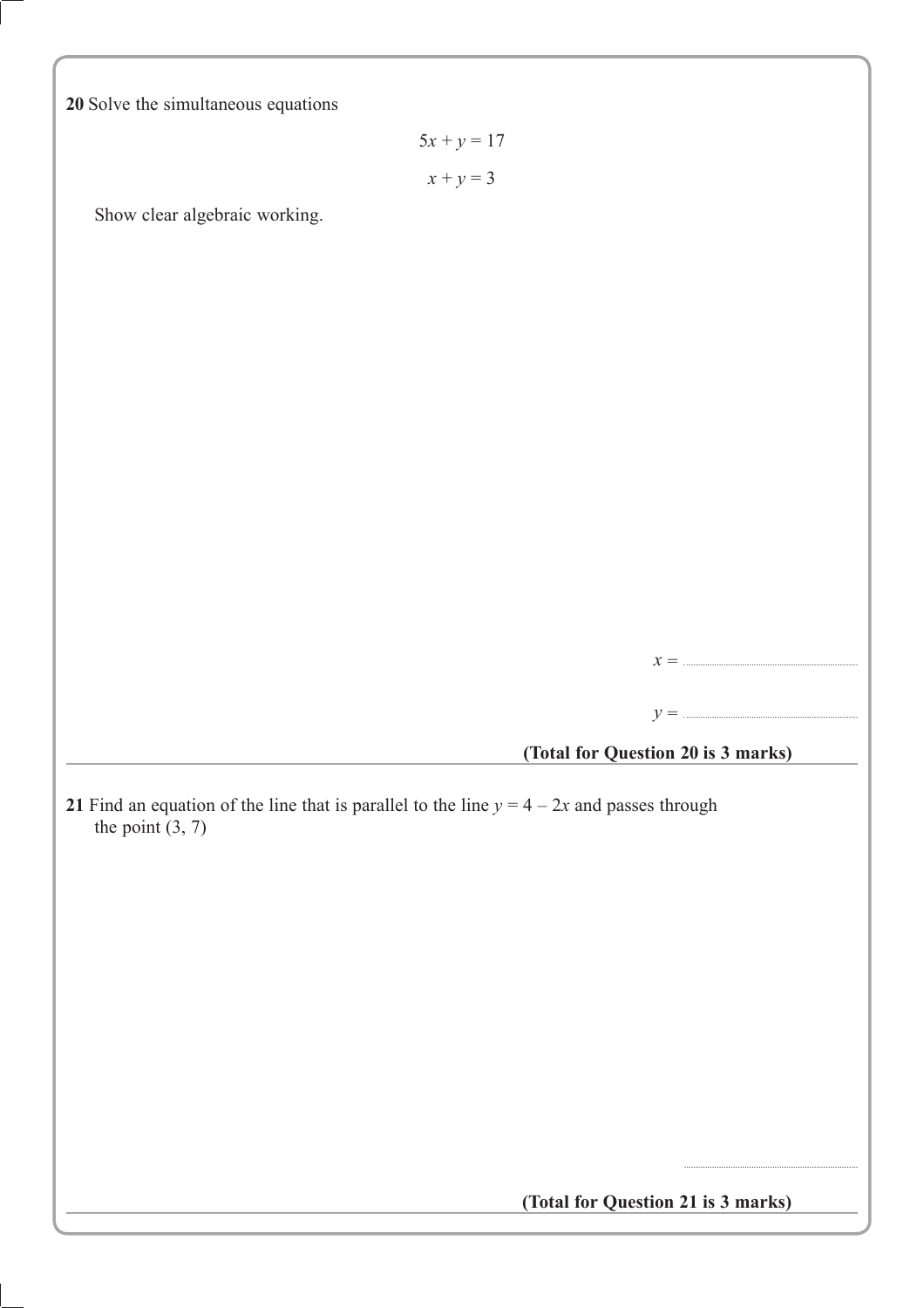**\*22** Laura is raising money for charity.

She has a game with two sets of cards.



80 students are each going to play Laura's game once.

Each student takes at random one card from each set of cards. They add the two numbers to get a total score.

Each student pays 70p to play the game. Laura pays £3 to any student getting a total score of 9

Show that Laura can expect to make a profit of £20 You must show all your working.

**(Total for Question 22 is 5 marks)**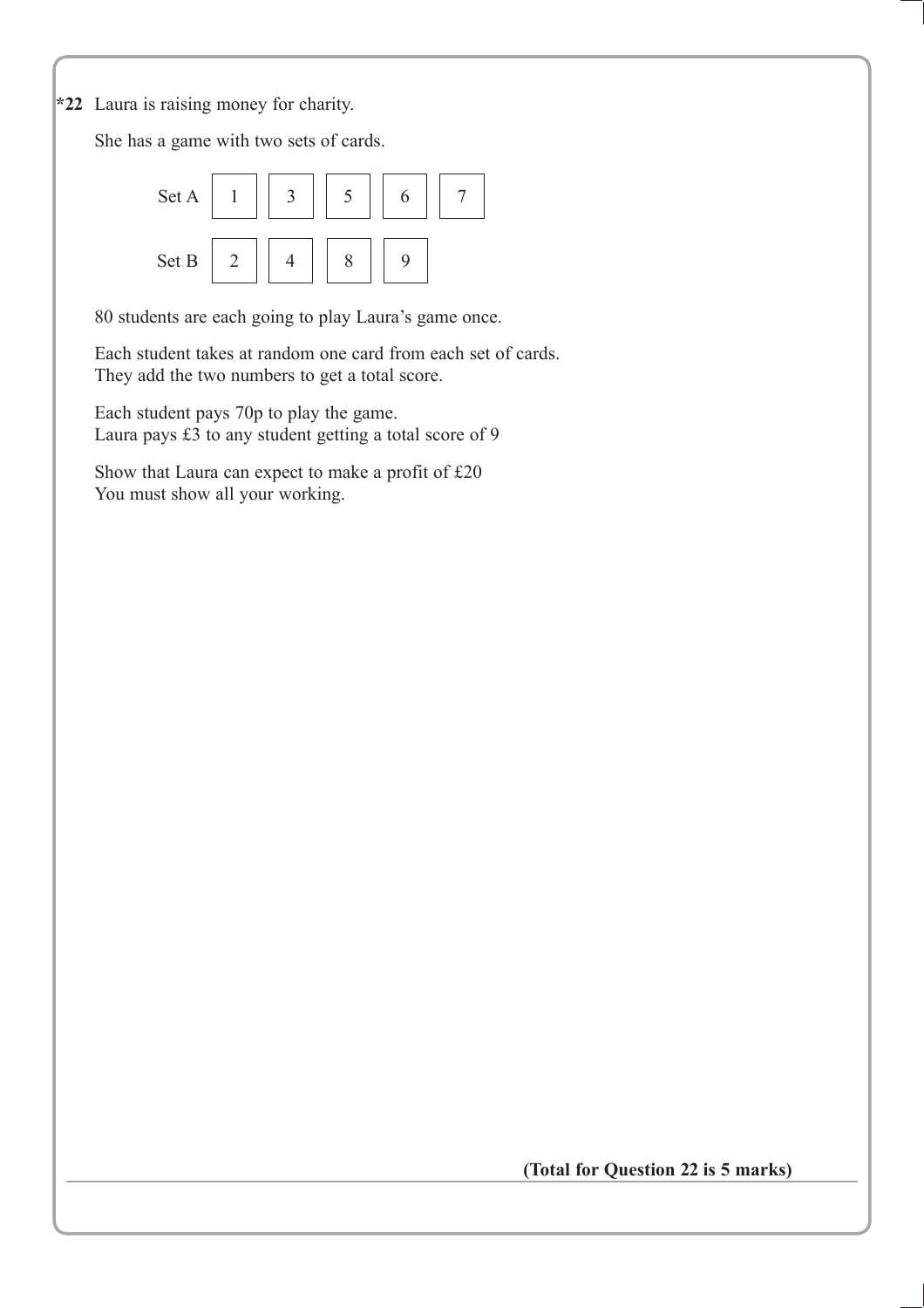(Total for Question 23 is 3 marks)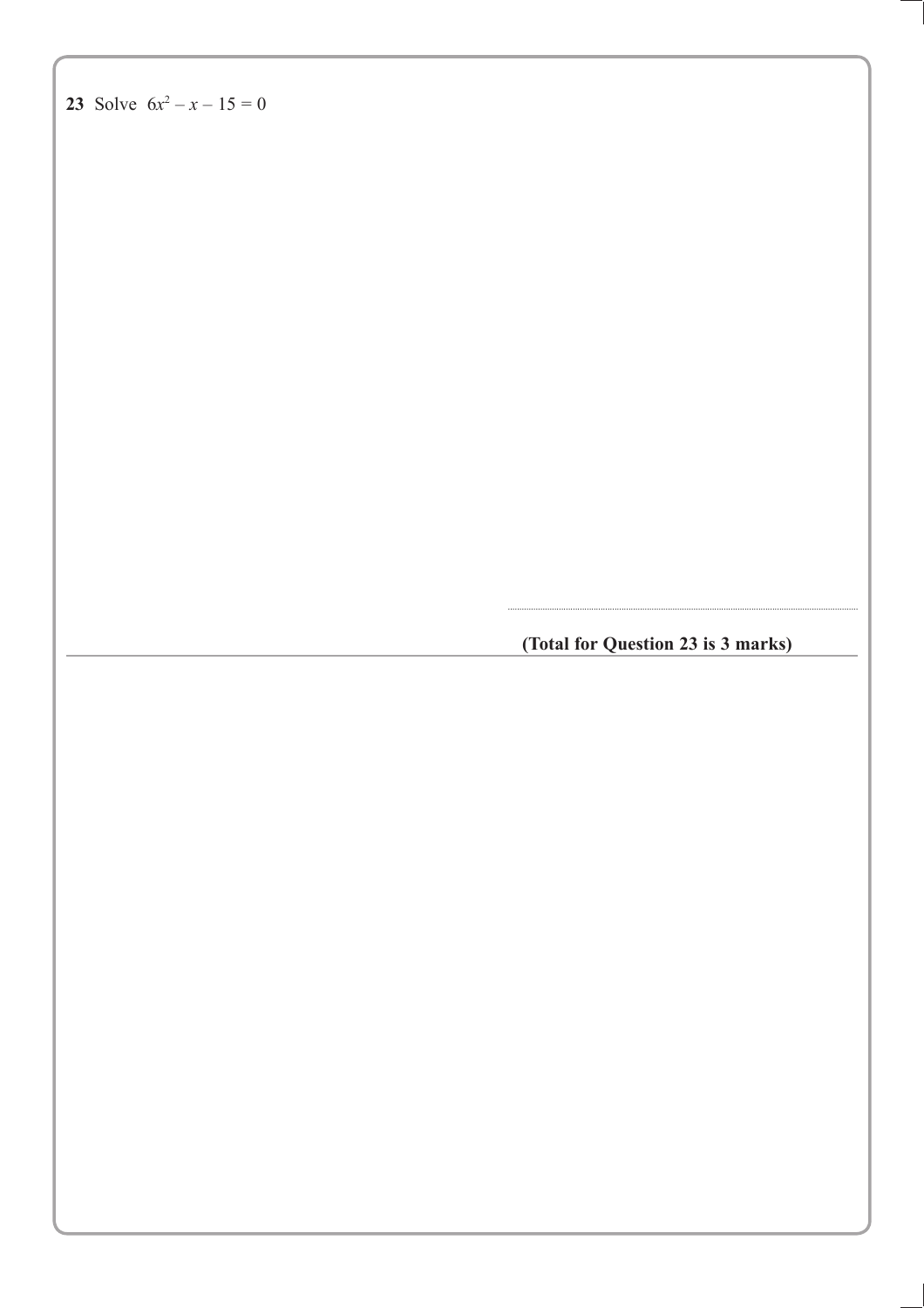### **24** *y* is proportional to  $x^2$ .

When  $x = 5$ ,  $y = 100$ 

Work out the value of *y* when  $x = 3$ 

*y =* . .........................................................

**(Total for Question 24 is 3 marks)**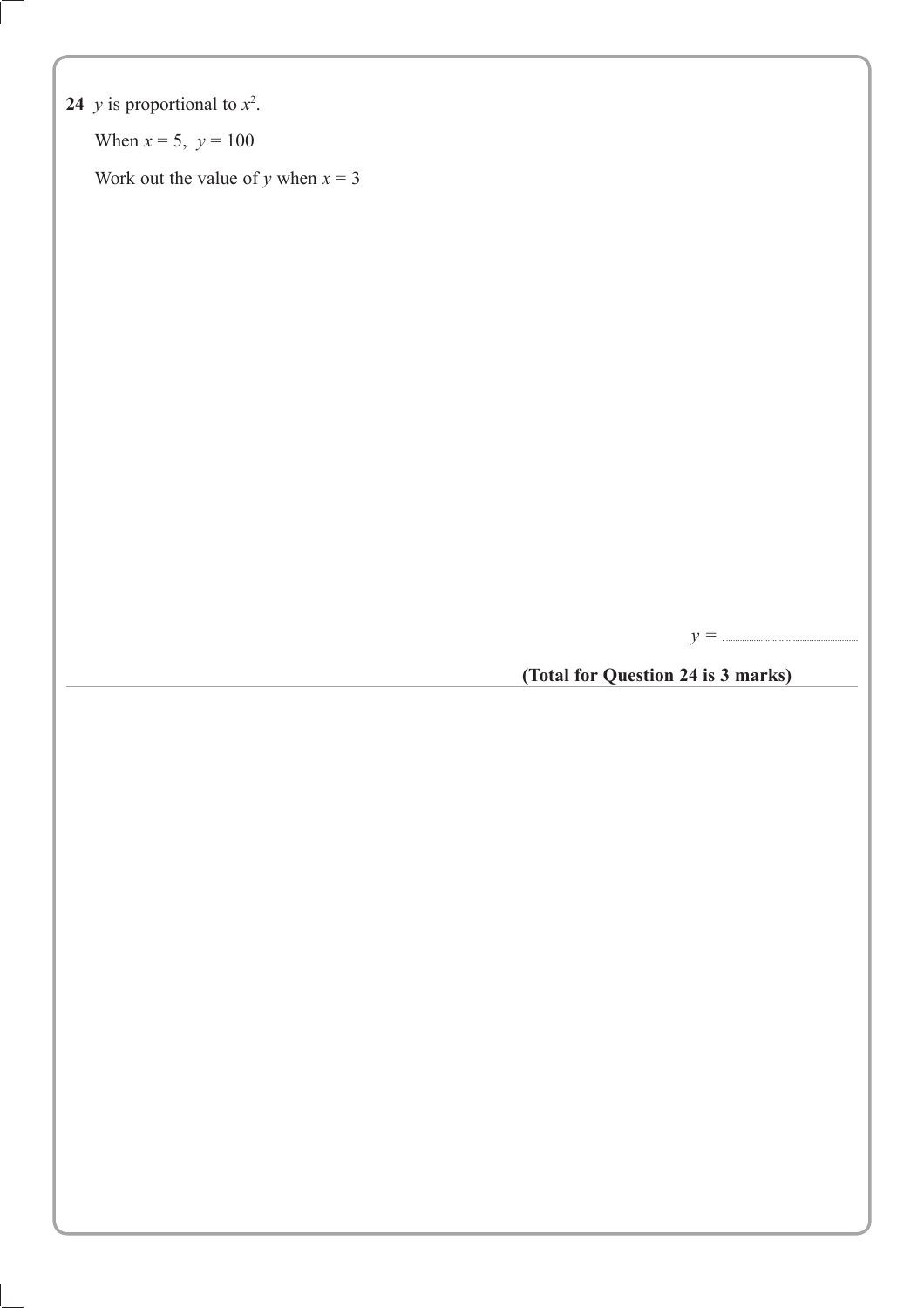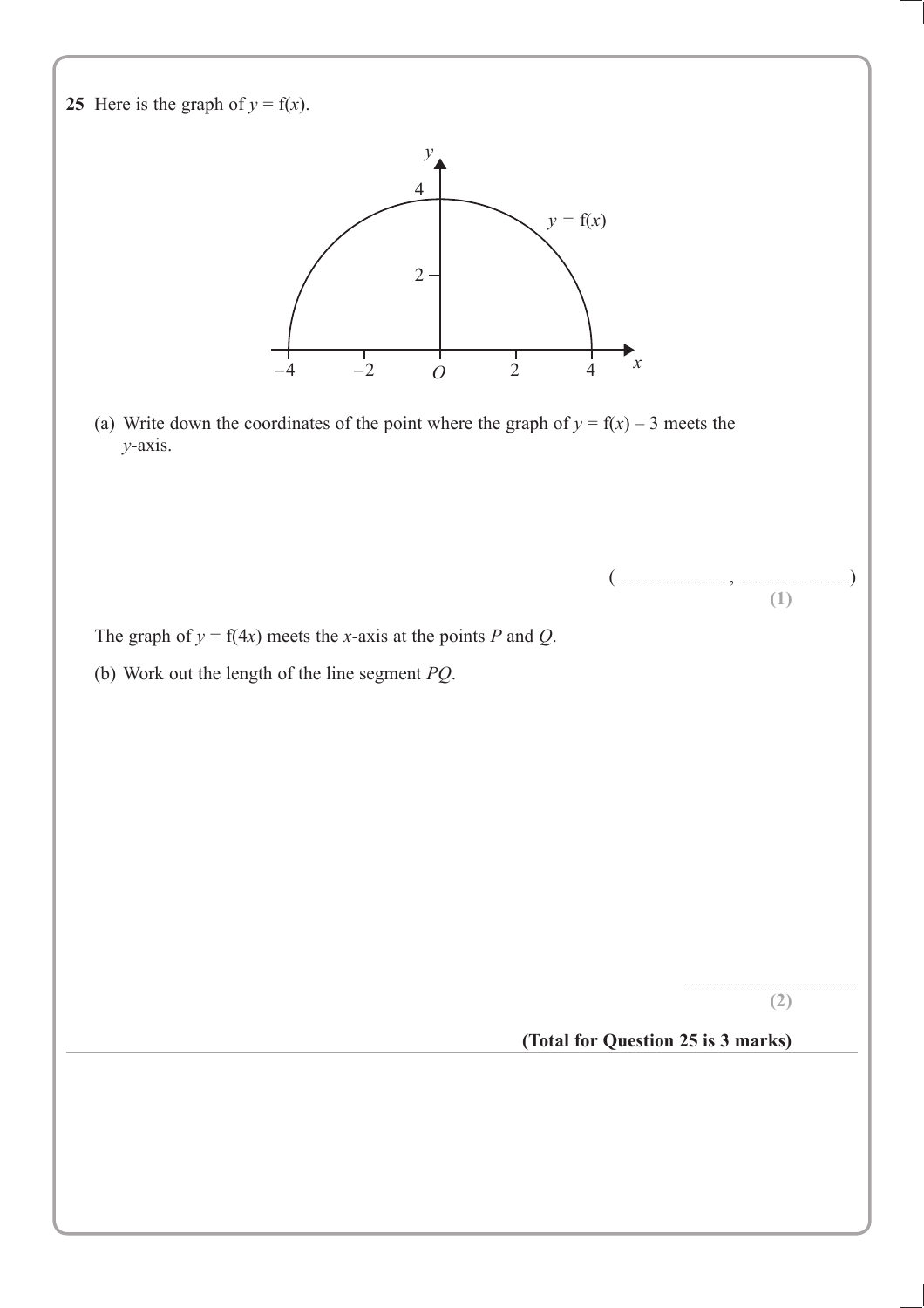